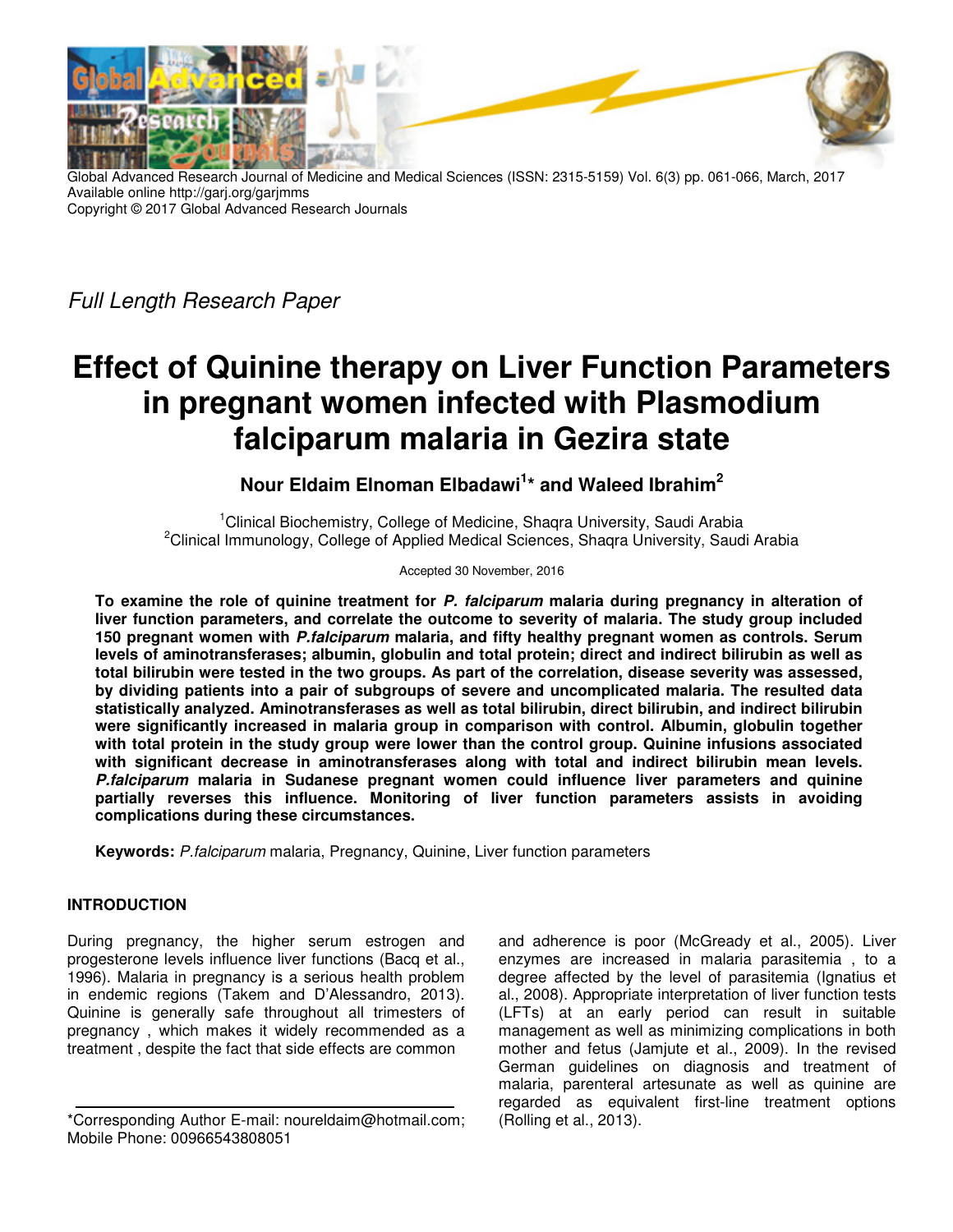Quinine is a base and is bound principally to the acutephase plasma protein a1-acid glycoprotein. Plasma protein binding is increased from approximately 75% to 80% in healthy subjects to over 90% in patients with severe malaria (Nightingale, 2007). Parasitaemia, as a time-varying covariate affecting relative bioavailability, and during acute malaria, quinine plasma concentrations are substantially higher than in the convalescence phase of the treatment (Kloprogge et al., 2014).

The total apparent volume of distribution  $V_D$  is diminished during acute malaria, and systemic clearance is dropped in proportion to disease severity. Subsequently, blood concentrations become higher in uncomplicated malaria relative to healthy subjects and highest in patients with severe malaria. In children and pregnant women, the apparent  $V_D$  is relatively smaller and elimination is more rapid. The elimination half-life is eleven hours in normal condition, roughly 18 to 20 hours in cerebral malaria and sixteen hours in uncomplicated malaria ( Nightingale, 2007).

The prolonged time to maximum concentration of drug in plasma implies that the rate of absorption is slower in patients compared to healthy people (Auprayoon et al. 1995). Various liver diseases are seen only pregnant women and are reported to be connected with pregnancy (Kondrackiene and Kupcinskas, 2008). Malaria can lead to disastrous outcomes in pregnant women (Jonard and Dewailly, 2004). Quinine is utilized for severe falciparum malaria and uncomplicated P. falciparum (National Guideline, 2015). Hepaticmetabolism is the main elimination route of quinine (80%) (Auprayoon et al., 1995).

Quinine undergoes considerable hepatic biotransformation, initially to 3- and 2-hydroxyquinine; only 20% of the drug is excreted unaffected in urine, and the influence of renal failure on the disposition of quinine does not seem to be significant. Dose reductions are not recommended for patients with severe malaria complicated by either hepatic or renal impairment. In adults with uncomplicated malaria , the elimination halftime of quinine (16 h) is longer than in healthy individuals (11 h); it is even longer in adults with cerebral malaria (18 h) (Winstanley et al., 2004). The systemic clearance of quinine is decreased in acute falciparum malaria, and in severe malaria, it may be as low as one third of that in healthy subjects (Pukrittayakamee et al., 1997).

The aim of our study was to investigate the effect of quinine therapy for malaria, on different biochemical liver function parameters in Sudanese pregnant women.

#### **PATIENTS AND METHODS**

#### **Study area**

This study was carried out at Medani Maternity Teaching Hospital (MMTH), Gezira state, is an area of seasonal

mesoendemic malaria transmission (Malik and Khalafalla, 2004). MMTH is the main hospital where all seriously ill patients are referred from health centres and other single-doctor hospitals in the area.

#### **Study design**

This is a prospective, cross-sectional, hospital based, cohort study.

#### **Patients**

A total of 150 patients included in this study were selected from around 2000 pregnant women seen and admitted to the hospital during the period from September to January (the main malaria transmission season) over two years. Pregnant women were included in the study if they had a positive blood film for P. falciparum confirmed microscopically. Patients with diabetes mellitus, and those who used quinine or artemether in the previous three days before the commencement of the study or with intrauterine fetal death or vaginal bleeding were excluded from the study.

The patients or their relatives gave oral consent for recruitment in the study after full explanation of the purpose of the study and its expected risks. The ethical clearance for this study has been obtained from the ethical clearance committee of the college of medicine , university of Gezira.

#### **Control group**

50 healthy pregnant women volunteers selected from the antenatal care clinic as a control group with matched age, gestational age, weight, height, etc.

#### **Data collection**

A full medical and obstetric history and physical examination were performed on the participants and recorded using a questionnaire.

Parasitological diagnosis of malaria was confirmed by thick and thin blood films using Giemsa stain. The parasite was counted against 200 white blood cells and the extent of parasitaemia was calculated using the patients' white blood cells. Haemoglobin was estimated colorimetrically according to (Lewis and Dacie, 2001) for each patient immediately on admission.

Blood films for malaria were examined daily until they were negative in two consecutive samples.

#### **Treatment and follow-up**

The women with severe or uncomplicated malaria were treated with quinine (ZMC, ZHEJIANG MEDICINE AND HEALTH PRODUCTS I/E CO. CHINA) at a dose of 10 mg salt/kg 8 hourly per day for 7 days. It was given first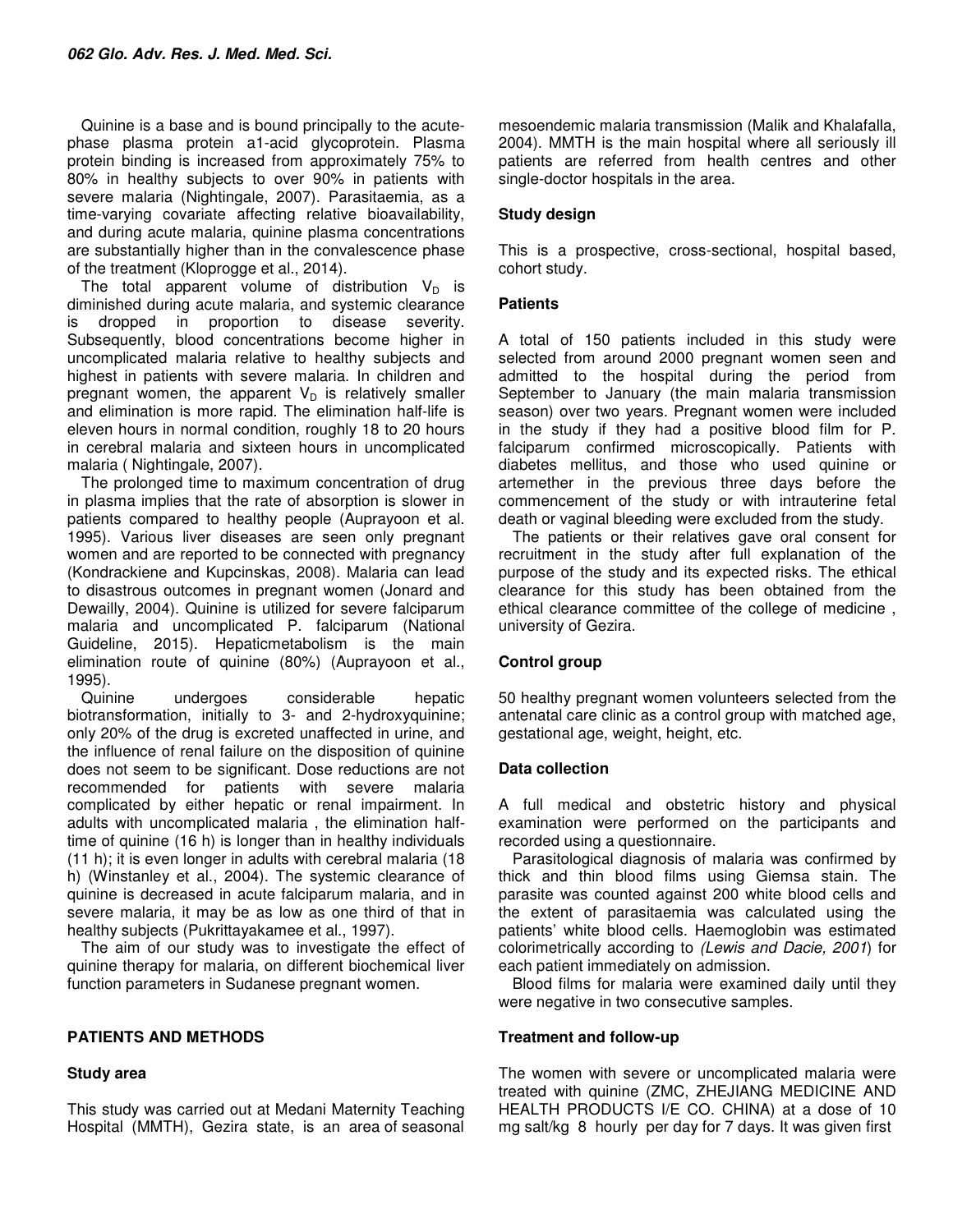| <b>Healthy Pregnant</b> | <b>Pregnant with Malaria</b> | P. value |
|-------------------------|------------------------------|----------|
| mean $\pm$ SD (N=50)    | mean $\pm$ SD (N=150)        |          |
| $29 \pm 4.6$            | $31 \pm 4.3$                 | 0.970    |
| $21.8 \pm 5.7$          | $24.6 \pm 7.2$               | < 0.05   |
| $1.7 \pm 1.0$           | $2.1 \pm 1.4$                | < 0.01   |
| $0.7 \pm 1.0$           | $1.0 \pm 1.3$                | < 0.05   |
|                         | 66574±34329.40               |          |
| $11.1 \pm 1.3$          | $8.7 \pm 2.0$                | < 0.05   |
| $13.02 \pm 0.32$        | $17.86 \pm 0.37$             | < 0.01   |
| $13.22 \pm 0.34$        | $17.67 \pm 0.44$             | < 0.01   |
| $7.11 \pm 0.05$         | $5.89 \pm 0.06$              | < 0.01   |
| $3.77 \pm 0.03$         | $3.11 \pm 0.03$              | < 0.01   |
| $3.32 \pm 0.06$         | $2.8 \pm 0.04$               | < 0.01   |
| $0.9384 \pm 0.006$      | $1.44 \pm 0.05$              | < 0.05   |
| $0.23 \pm 0.02$         | $0.41 \pm 0.04$              | < 0.05   |
| $0.708 \pm 0.05$        | $0.98 \pm 0.05$              | < 0.05   |
|                         |                              |          |

**Table 1.** Clinical and biochemical characteristics of patients and controls.

by intravenous infusion in 5% dextrose solution over 2–4 hours 3 times a day, and when the patient could tolerate it, therapy was continued orally in the form of tablets. The patients were discharged after completing the full dose of quinine on day 8.

### **Blood samples collection**

Blood samples were collected from each patient in sterile glass container by using sterile syringe, 5 ml of venous blood was drawn. The base line blood sample was taken on day 0 immediately before the commencement of treatment and the second sample was taken on day 2 (2 hours after the 4th dose of treatment with quinine). The third blood sample was taken on day 8 (following the completion of treatment). Blood samples were centrifuged at 4000 rpm for 10 minutes, and the separated sera were kept in the freezer at -70 $^{0}$ C till they were required for laboratory examination.

# **Laboratory investigations**

The stored sera were thawed when required and the following investigations were conducted on day 0, day 2, and day 8 samples:

- 1. Serum aspartate aminotransferase (AST)
- 2. Serum alanine aminotransferase (ALT)
- 3. Serum Total Protein.
- 4. Serum albumin.
- 5. Serum globulin.
- 6. Serum total bilirubin.
- 7. Serum direct bilirubin.
- 8. Serum indirect bilirubin.

All investigations were performed in duplicate. Chemicals:

Kits and chemical reagents were purchased from SpinReact, S.A. Ctra. Santa Coloma, 7 E – 17176 SANT ESTEVE DE BAS (GI) SPAIN.

Albumin was estimated colorimetrically using Bromocresol green method (Dumas et al., 1997) as described by spinreact.

Alanine aminotransferase was estimated spectrophotometrically using NADH. Kinetic UV. IFCC rec. Liquid method (Murray, 1984)

Aspartate aminotransferase was estimated spectrophotometrically using NADH. Kinetic UV. IFCC rec. Liquid method (Bergmeyer et al., 1978).

Bilirubin was estimated colorimetrically using DMSO method (Kaplan et al, 1984 and Malloy et al, 1937).

Total protein was estimated colorimetrically using Biuret method (Burtis et al, 1999).

# **RESULTS**

In addition to comparing 150 patients with malaria to a group of 50 controls, the malaria group was divided into subgroups of uncomplicated malaria and severe malaria. The clinical and laboratory findings for the women in the study group and the control group are shown in Table 1. The mean levels of AST and ALT were significantly higher (P <0.01) in malaria group when compared to control. The mean levels of total protein including albumin and globulin in the study group were lower ( $\overline{P}$  < 0.01) than the control group. Total bilirubin, direct bilirubin, and indirect bilirubin mean levels were significantly higher (P < 0.05) in the malaria group. The mean level of parasitemia per 200 white blood cells in the study group, was 66574±34329.40 at presentation. The mean level of hemoglobin concentration was significantly low  $(P < 0.05)$ in the study group compared to the control group.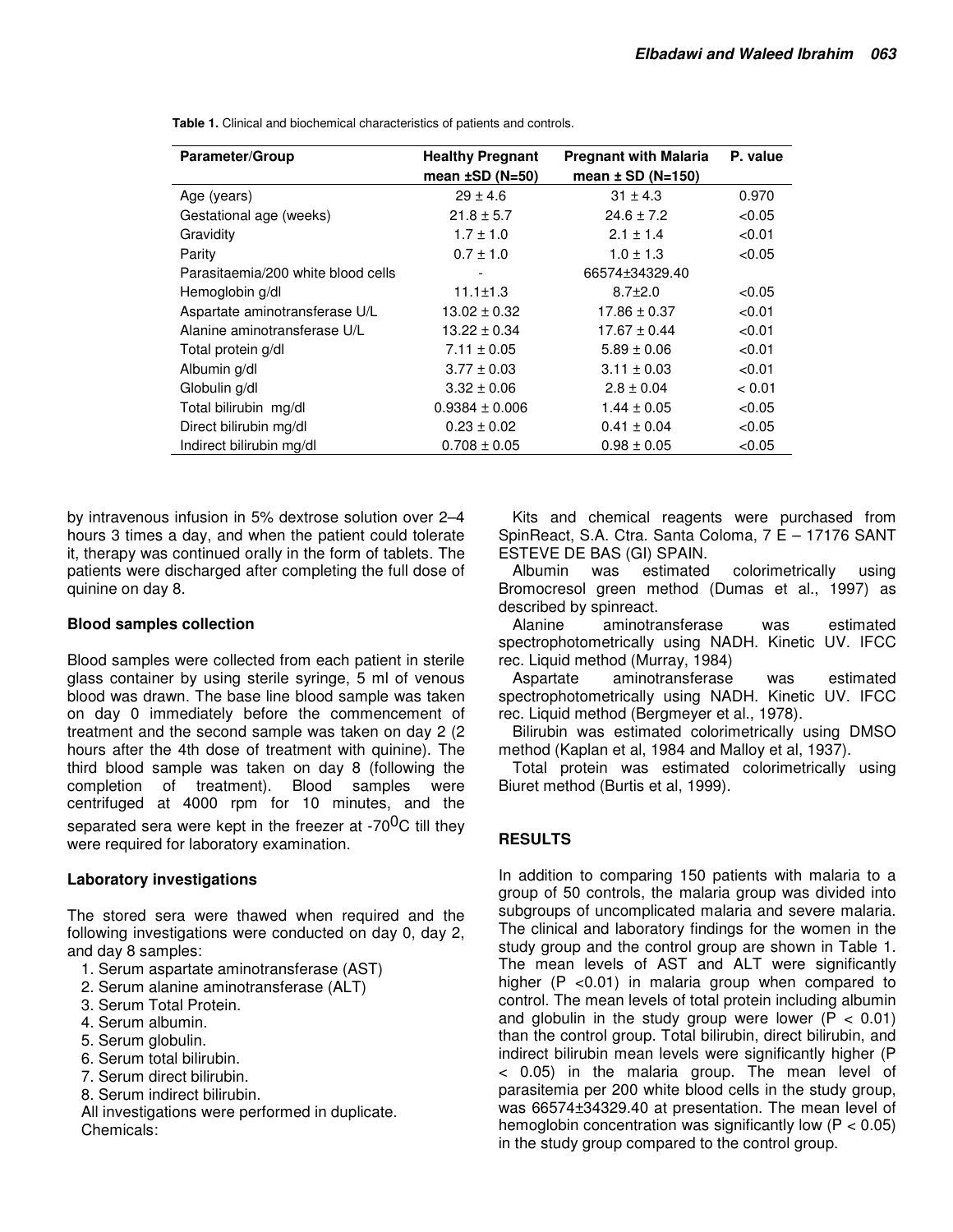| Parameters/Group                    |                       | Quinine           | Quinine          |                  | Significance (2-tailed) |
|-------------------------------------|-----------------------|-------------------|------------------|------------------|-------------------------|
|                                     | DO $N = 75$           | $D2 \quad N = 75$ | D8 N=75          | A                | в                       |
| Aspartate aminotransferase U/L      | $16.0 \pm 5.25$       | $13.71 \pm 4.93$  | $12.04 \pm 4.64$ | $S^{\ast\ast}$   | $S^{\ast\ast}$          |
| Alanine aminotransferase U/L        | $14.86 \pm 6.0$       | $12.38 \pm 5.29$  | $11.36 \pm 4.49$ | $S^{\star\star}$ | $S^{\star\star}$        |
| Total protein g/dl                  | $5.93 \pm 0.82$       | $5.92 \pm 0.98$   | $5.89 \pm 0.77$  | <b>NS</b>        | <b>NS</b>               |
| Albumin g/dl                        | $3.13 \pm 0.49$       | $3.15 \pm 0.50$   | $3.22 \pm 0.53$  | <b>NS</b>        | <b>NS</b>               |
| Globulin g/dl                       | $2.73 \pm 0.62$       | $2.81 \pm 0.55$   | $2.64 \pm .62$   | <b>NS</b>        | <b>NS</b>               |
| Total bilirubin mg/dl               | $1.45 \pm 1.0$        | $1.18 \pm 1.0$    | $0.98 \pm 0.37$  | $S^{**}$         | $S^{**}$                |
| Direct bilirubin mg/dl              | $0.23 \pm 0.14$       | $0.23 \pm 0.09$   | $0.23 \pm 0.03$  | <b>NS</b>        | <b>NS</b>               |
| Indirect bilirubin mg/dl            | $1.27 \pm 0.96$       | $0.96 \pm 0.64$   | $0.76 \pm 0.64$  | $S^{**}$         | $S^{**}$                |
| Parasitaemia /200 white blood cells | 110537.333±7161.64282 |                   |                  |                  |                         |

Table 2. Some Liver function parameters in Quinine – treated patients with severe P.falciparum malaria (means ± standard deviation) on Day 0, Day 2 and Day 8.

NS: not significant. \*Significant at p value < 0.05. \*\*Significant at p value < 0.01. A: Day 0 vs. Day 2. B: Day 0 vs. Day 8

**Table 3.** Some Liver function parameters in Quinine – treated patients with uncomplicated P.falciparum malaria (means ± standard deviation) on Day 0, Day 2 and Day 8.

| <b>Parameters/Group</b>             |                  | Quinine           | Quinine          | Significance (2-tailed) |           |
|-------------------------------------|------------------|-------------------|------------------|-------------------------|-----------|
|                                     | $DO N = 75$      | $D2 \quad N = 75$ | D8 N=75          | A                       | в         |
| Aspartate aminotransferase U/L      | $19.20 \pm 4.24$ | $16.22 \pm 3.77$  | $13.74 \pm 3.57$ | $S^{**}$                | $S^{**}$  |
| Alanine aminotransferase U/L        | $18.80 \pm 5.31$ | $15.08 \pm 4.24$  | $12.82 \pm 3.78$ | $S^{**}$                | $S^{**}$  |
| Total protein g/dl                  | $5.76 \pm 0.60$  | $5.60 \pm 0.60$   | $5.65 \pm 0.61$  | ΝS                      | <b>NS</b> |
| Albumin g/dl                        | $3.06 \pm 0.37$  | $2.86 \pm 0.39$   | $3.0 \pm 0.52$   | $S^{**}$                | <b>NS</b> |
| Globulin g/dl                       | $2.70 \pm 0.45$  | $2.78 \pm 0.57$   | $2.64 \pm 0.32$  | ΝS                      | <b>NS</b> |
| Total bilirubin mg/dl               | $1.41 \pm 0.05$  | $0.93 \pm 0.06$   | $0.90 \pm 0.09$  | $S^{**}$                | $S^{**}$  |
| Direct bilirubin mg/dl              | $0.22 \pm 0.02$  | $0.22 \pm 0.024$  | $0.22 \pm 0.03$  | <b>NS</b>               | <b>NS</b> |
| Indirect bilirubin mg/dl            | $1.23 \pm 0.05$  | $0.72 \pm 0.07$   | $0.68 \pm 0.09$  | $S^{**}$                | $S^{**}$  |
| Parasitaemia /200 white blood cells | 46574±4802.39495 |                   |                  |                         |           |

NS: not significant. \*Significant at p value < 0.05. \*\*Significant at p value < 0.01.

A: Day 0 vs. Day 2. B: Day 0 vs. Day 8

In table 2, comparing day 0 with day 2, and comparing day 0 with day 8 of therapy in patients with severe P.falciparum malaria, quinine infusions associated with significant reduction( $P < 0.01$ ) in AST and ALT mean levels as well as significant reduction ( $P < 0.01$ ) in total and indirect bilirubin mean levels. The mean level of parasitemia per 200 white blood cells in the study group with severe malaria, was 110537.333±7161.64282 on admission.

In addition, quinine infusions in patients with uncomplicated P.falciparum malaria also showed significant ( $P < 0.01$ ) reduction in AST, ALT, total and indirect bilirubin mean levels, comparing day 0 with day 2 as well as comparing day 0 with day 8 of therapy. Albumin showed transient significant ( $P < 0.01$ ) reduction in day 2. The mean level of parasitemia per 200 white blood cells in the study group with uncomplicated malaria, was 46574±4802.39495 as shown in Table 3.

#### **DISCUSSION**

Disturbances of liver function contribute to the pathogenesis of lactic acidosis, hypoglycaemia, coagulopathyand to the development of jaundice in severe malaria (White and Ho, 1992). Quinine continues to be an essential antimalarial medication. However, the therapeutic window for the unbound drug is comparatively narrow. Negligible side effects such as tinnitus, dysphoria and nausea (cinchonism ) are frequent and hypoglycaemia is a particular issue in later pregnancy (Kloprogge et al., 2014). Quinine is an effective antimalarial for the treatment of chloroquineresistant falciparum malaria and is the drug of choice for the treatment of severe malaria (Auprayoon et al., 1995). The level of liver function parameters is altered during the course of malaria.

The study showed that aminotransferases levels were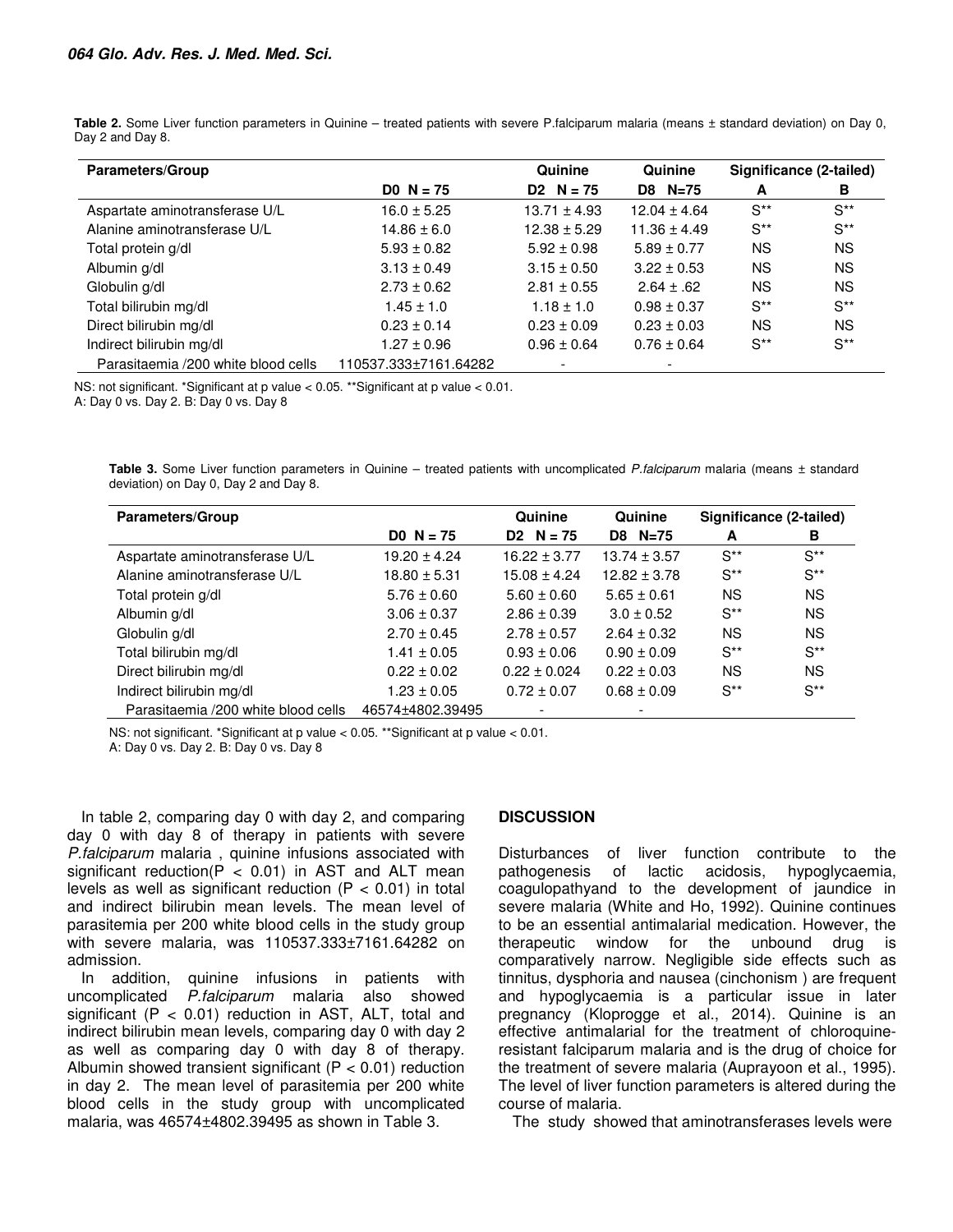significantly high (p< 0.01), as well as total and indirect bilirubin levels (p< 0.01) in P.falciparum malaria pregnant patients when compared with pregnant controls. In addition, albumin and globulin levels were significantly low  $(p < 0.05)$  in P. falciparum malaria pregnant patients when compared with pregnant controls. This findings agree with Premaratna et al (Premaratna et al., 2001) and Sharma et al (Sharma et al., 2012) who documented liver dysfunction in P.falciparum malaria. The positive association found between gestational malaria and liver enzymes, suggest that the latter increased in malarial parasitaemia to an extent dependent on the degree of parasitemia (Bhalla et al., 2006). The findings of high bilirubin (total, direct and indirect) agree with Jha et al (Jha et al., 2014). Low levels of total protein in pregnant women infected with P.falciparum could be explained by reduction in protein synthesis by hepatic cells and to some extent by proteinuria which affirms the report of Fisayo (Fisayo, 2007).

Treatment with quinine in the subgroups of patients with severe P.falciparum malaria resulted in significantly lower (p< 0.01) levels of aminotransferases as well as total and indirect bilirubin levels (p< 0.01). This supports the study of Kochar et al (Kochar et al., 2003) who have reported a fall in serumbilirubin and regression of signs of hepatic encephalopathy in patients with P.falciparum malaria. The Reduction in aminotransferases levels could be explained partially by the effect of quinine on elimination of parasitaemia. According to Onyesom and Onyemakonor (Onyesom and Onyemakonor, 2011) as well as Ignatius et al (Ignatius et al., 2008), there was a positive correlation between aminotransferases activities and level of parasitaemia.

Treatment with quinine in the subgroup of patients with uncomplicated P.falciparum malaria resulted in a similar significant (p< 0.01) reduction in aminotransferases levels and indirect bilirubin level. However, quinine injections associated with reduction on level of albumin on day 2 of treatment in this sub group. The effect of quinine on albumin was transient and albumin level returned to a level insignificantly different from the level at the commencement of treatment. Wanwimolruk et al (Wanwimolruk and Denton, 1992) indicated that quinine is bound primarily to alpha 1-acid glycoprotein (AAG) and albumin, although other plasma proteins such as lipoproteins may be involved. This suggests a correlation between quinine and albumin during initial phase of treatment in pregnant women with uncomplicated P. falciparum malaria. Severity of malaria and parasitaemia affect quinine pharmacokinetics and relative bioavailability. According to Babalola CP et al (Babalola et al., 1998). Malaria affects the pharmacokinetic properties of quinine, resulting in higher total exposures during the acute phase of the disease in proportion to disease severity measured by level of parasitaemia. In addition, drug exposure was only affected during the acute phase when parasitaemia was above the limit of

detection (Kloprogge et al., 2014). Kloprogge F et al included additional factors that affect pharmacokinetics of quinine such as estimated gestational age (EGA) and the body temperature on admission. Furthermore, Auprayoon et al (Auprayoon et al., 1995) could not find significant correlation between serum albumin or bilirubin concentrations and the total clearance of quinine in patients with chronic liver disease, which suggests that this correlation may be limited only to acute diseases. However, our study may suggest an effect on quinine pharmacokinetic that could be related to factors other than severity of malaria and parasitaemia.

In summary, malaria in Sudanese pregnant women affects liver parameters by increasing aminotransferases and bilirubin as well as reducing albumin and globulin. Treatment with quinine helps to normalize liver parameters in these women except albumin which increased initially. Monitor of albumin might be advisable and crucial during P. falciparum malaria infection in pregnant women. Additional studies should be carried out to unveil and trace other factors that may affect quinine pharmacokinetics administered during pregnancy.

#### **REFERENCES**

- Auprayoon P, Sukontason K, Na‐Bangchang K, Banmairuroi V, Molunto P, Karbwang J (1995). Pharmacokinetics of quinine in chronic liver disease. Br. J. Clin. Pharmacol. 40(5):494-497.
- Babalola CP, Bolaji OO, Ogunbona FA, Sowunmi A, Walker O (1998). Pharmacokinetics of quinine in African patients with acute falciparum malaria. Pharmacy World and Science : PWS. 20(3):118-122.
- Bacq Y, Zarka O, Brechot JF, Mariotte N, Vol S, Tichet J, et al (1996). Liver function tests in normal pregnancy: a prospective study of 103 pregnant women and 103 matched controls. Hepatology (Baltimore, Md). 23(5):1030-1034.
- Bergmeyer HU, Scheibe P, Wahlefeld AW (1978). Optimization of methods for aspartate aminotransferase and alanine aminotransferase. Clin. Chem. 24(1):58-73.
- Bhalla A, Suri V, Singh V (2006). Malarial hepatopathy 2006 October 1. pp.315-320.
- Dumas BT, Watson WA, Biggs HG (1997). Albumin standards and the measurement of serum albumin with bromcresol green. 1971. Clinica chimica acta; Int. J. Clin. Chem. 258(1):21-30.
- Fisayo AM (2007). Plasma proteins and proteinuria in gestational malaria. Ind. J. Clin. Biochem. IJCB. 22(2):93-95.
- Ignatius CM, Emeka EN, Blessing NE (2008). Effect of malaria parasitaemia on liver enzyme tests. Int. J. Trop. Med. 3(3):49-52.
- Ignatius CM, Emeka EN, Blessing NE (2008). Effect of malaria parasitaemia on liver enzyme tests. Int. J. Trop. Med. 3(3):49-52.
- Jamjute P, Ahmad A, Ghosh T, Banfield P (2009). Liver function test and pregnancy. The journal of maternal-fetal and neonatal medicine: the official journal of the European Association of Perinatal Medicine, the Federation of Asia and Oceania Perinatal Societies, the International Society of Perinatal Obstet. 22(3):274-283.
- Jha S, Shrestha S, Gole SG, Deep G (2014). Assessment of serum bilirubin and hepatic enzymes in malaria patients. Int. J. Biomed. Adv. Res. 5(3):160-162.
- Jonard S, Dewailly D (2004). The follicular excess in polycystic ovaries, due to intra-ovarian hyperandrogenism, may be the main culprit for the follicular arrest. Human reproduction update. 10(2):107-117.
- Kloprogge F, Jullien V, Piola P, Dhorda M, Muwanga S, Nosten F, et al (2014). Population pharmacokinetics of quinine in pregnant women with uncomplicated Plasmodium falciparum malaria in Uganda. J. Antimicrob. Chemotherapy. dku228.